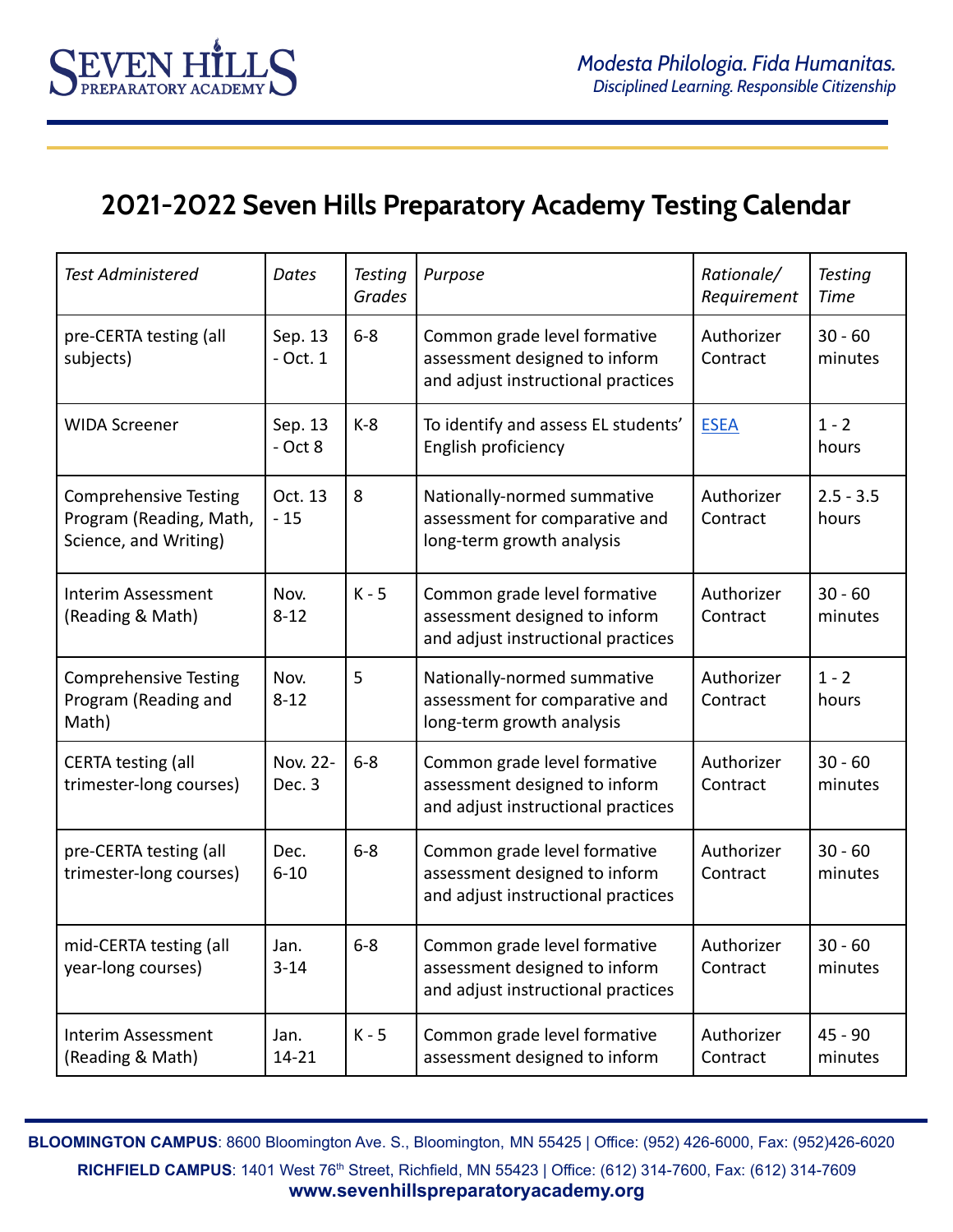|                                                                                  |                     |         | and adjust instructional practices                                                                  |                                        |                      |
|----------------------------------------------------------------------------------|---------------------|---------|-----------------------------------------------------------------------------------------------------|----------------------------------------|----------------------|
| National Assessment of<br><b>Educational Progress</b><br>(NAEP) - Reading & Math | Feb. 10             | 8       | Measures academic progress<br>across the nation and over time                                       | Congressionally<br>mandated<br>program | 120<br>minutes       |
| <b>CERTA testing (all</b><br>trimester long courses)                             | Feb. 29-<br>Mar. 10 | $6-8$   | Common grade level formative<br>assessment designed to inform<br>and adjust instructional practices | Authorizer<br>Contract                 | $30 - 60$<br>minutes |
| <b>ACCESS and Alternate</b><br><b>ACCESS for ELLs-</b><br>Listening              | Feb. 22             | $K-5$   | To annually assess English<br>language proficiency of all English<br>learners                       | <b>ESEA</b>                            | $1 - 2.5$<br>hours   |
| <b>ACCESS and Alternate</b><br><b>ACCESS for ELLs- Reading</b>                   | Feb. 23             | $K-5$   | To annually assess English<br>language proficiency of all English<br>learners                       | <b>ESEA</b>                            | $1 - 2.5$<br>hours   |
| <b>ACCESS and Alternate</b><br><b>ACCESS for</b><br><b>ELLs-Speaking</b>         | Feb. 24             | $K-5$   | To annually assess English<br>language proficiency of all English<br>learners                       | <b>ESEA</b>                            | $1 - 2.5$<br>hours   |
| <b>ACCESS and Alternate</b><br><b>ACCESS for ELLs- Writing</b>                   | Feb. 25             | $K-5$   | To annually assess English<br>language proficiency of all English<br>learners                       | <b>ESEA</b>                            | $1 - 2.5$<br>hours   |
| <b>ACCESS and Alternate</b><br><b>ACCESS for ELLs-</b><br>Listening              | Feb. 28             | $6 - 8$ | To annually assess English<br>language proficiency of all English<br>learners                       | <b>ESEA</b>                            | $1 - 2.5$<br>hours   |
| <b>ACCESS and Alternate</b><br><b>ACCESS for ELLs- Reading</b>                   | Mar. 1              | $6 - 8$ | To annually assess English<br>language proficiency of all English<br>learners                       | <b>ESEA</b>                            | $1 - 2.5$<br>hours   |
| <b>ACCESS and Alternate</b><br><b>ACCESS for</b><br><b>ELLs-Speaking</b>         | Mar. 2              | $6 - 8$ | To annually assess English<br>language proficiency of all English<br>learners                       | <b>ESEA</b>                            | $1 - 2.5$<br>hours   |
| <b>ACCESS and Alternate</b><br><b>ACCESS for ELLs- Writing</b>                   | Mar. 3              | $6 - 8$ | To annually assess English<br>language proficiency of all English<br>learners                       | <b>ESEA</b>                            | $1 - 2.5$<br>hours   |

**BLOOMINGTON CAMPUS**: 8600 Bloomington Ave. S., Bloomington, MN 55425 | Office: (952) 426-6000, Fax: (952)426-6020

**RICHFIELD CAMPUS**: 1401 West 76<sup>th</sup> Street, Richfield, MN 55423 | Office: (612) 314-7600, Fax: (612) 314-7609 **www.sevenhillspreparatoryacademy.org**